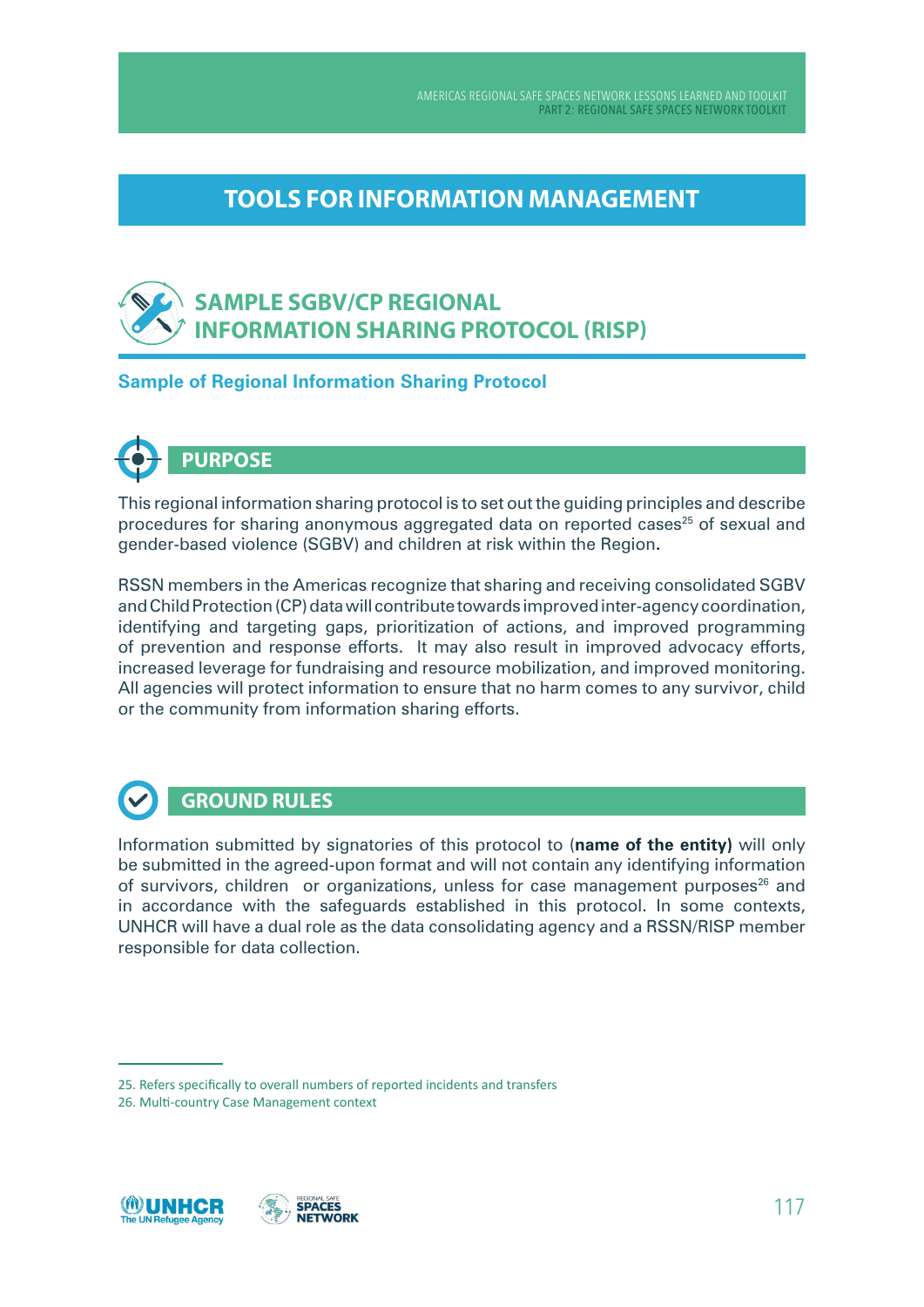The information shared by entities as part to this protocol will be consolidated by the consolidating agency into national and regional reports. These reports may be shared externally, meaning with others outside those adhering to this information sharing protocol, only with written authorization and agreement from all RISP members. All RISP members agree to adhere to the terms in this protocol.

#### **See Annex 1 for a list of names of all approved agencies/organizations/entities for data sharing.**

Any survivor and child specific data that could lead to identification of the survivor will not be shared, e.g., name, initials, province, date of birth, etc.

When issuing regular reports of aggregated data or when written authorization for external aggregated data sharing is attained, **the consolidating agency** must share such data along with the following relevant caveats:

- **The data is only from** *reported* **cases**. The consolidated data is in no way representative of the total incidence or prevalence of SGBV and child protection risk in one location or group of locations.
- The aggregate data is based on quarterly consolidated reports submitted from UNHCR and partners for the purposes of:
	- SGBV prevention and response and Child Protection program planning, monitoring and evaluation
	- Identification of programming and service delivery gaps
	- • Prioritization of actions and next steps
	- Improved service delivery
	- Policy and advocacy
	- • Resource mobilization
	- • SGBV and CP multi-country case management



#### **QUARTERLY REPORTS26AND INFORMATION SHARING PROCEDURE**

- 1. The RISP members will submit the quarterly report of aggregated numbers to the UNHCR focal point in the area. This report will then be sent to the consolidating agency.
- 2. The reports will be submitted the **(date)** of each quarter.
- 3. The reports will include data defined in the Quarterly Reporting Tables (see Annex 2)
- 4. One (1) week after receipt of the reports from RISP members (2nd week of the quarter), the consolidating agency.

<sup>26.</sup> See Annex to this document for list and samples of reporting tables.

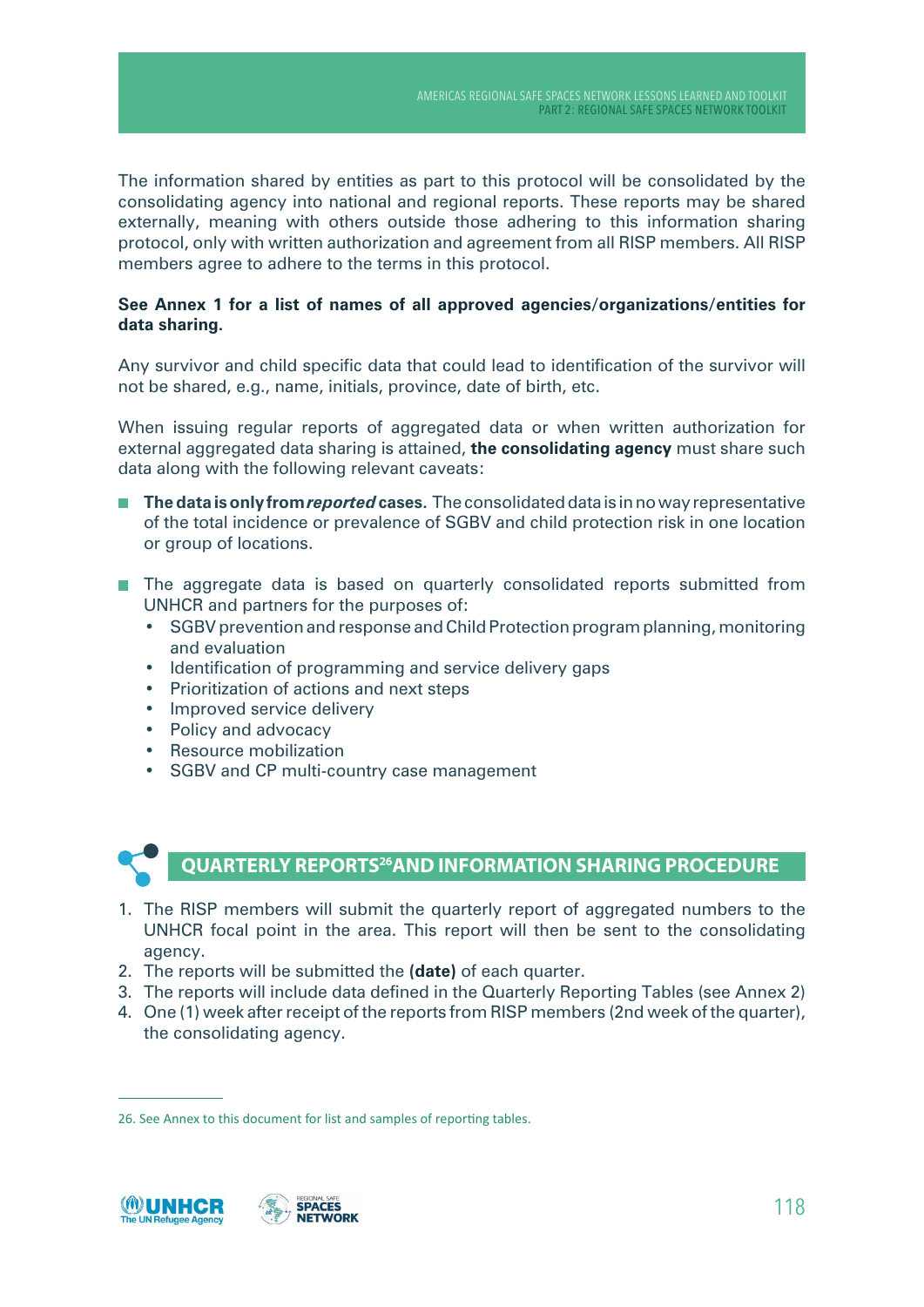- 5. Two (2) weeks after receipt of the reports from each **entity**, **(entity)** will consolidate all national reports. The aggregate report for each country operation and an aggregate report of regional data will be sent back to all RISP members identifying information deleted.
- 6. Areas of coverage: The aggregate reports will reflect the following geographical areas based on the RSSN members providing data.

#### G **DATA PROTECTION**

**Coordinators, focal points and members of the RISP** will ensure that all data is safe and secure and will implement appropriate procedures to maintain confidentiality of the data. For example, each RSSN/RISP member (organization or agency) will ensure that they have already clarified and are implementing their internal data sharing protocols in accordance with data and information protection standards. Members will submit a filled template for that quarter (password protected excel file). The passwords for these submitted files will be agreed among issuing agencies and receptor (focal points).

**the coordinating and consolidating agency** has outlined during the creation of this protocol how the data will be:

- **Received**
- Shared (referred/transferred)
- Stored/deleted
- • Protected in the computer
- Used by whom (who has access to the data and the computer) and for which purposes (Information management/case management)



#### **COORDINATOR AND CONSOLIDATOR AGENCY**

The quarterly reports are shared with consolidating entity of the RISP. In the event of changes in the coordination roles and responsibilities, the information sharing protocol will be reviewed by each of the RSSN/RISP members and signatories of this protocol.

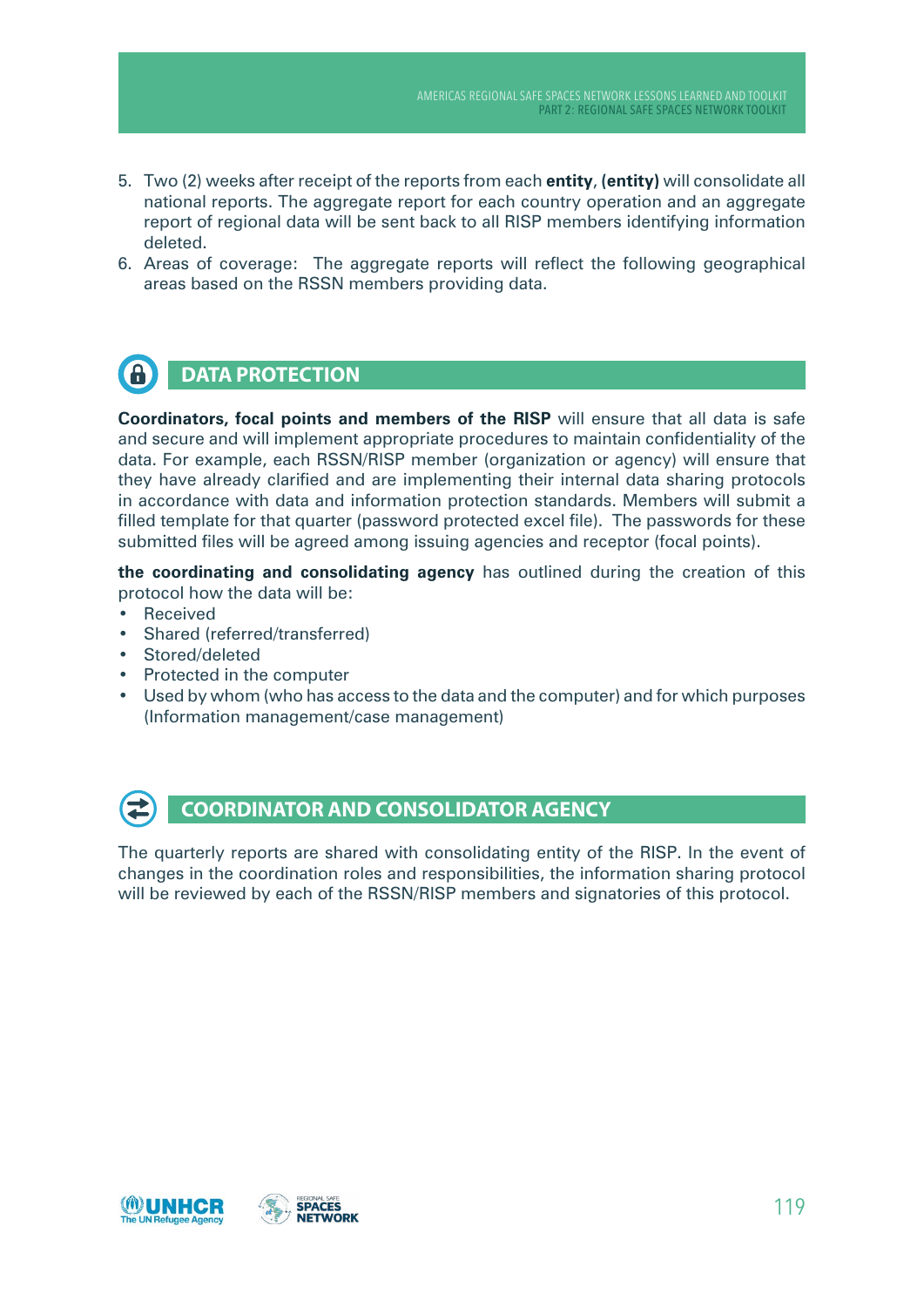#### $\tilde{\mathbf{1}}$ **WHEN OTHERS REQUEST SGBV/CP INFORMATION**

All RISP signatories are authorized to use consolidated data for their internal reporting requirements. When sharing data for their internal reporting requirements, organizations and agencies must maintain data protection standards of confidentiality and security.

Each time external agencies or actors, not already approved for data sharing by the RISP members, submit a request for regional SGBV and CP information, **the Coordinator agency** will issue a written request to each of the RISP members for authorization to share data. Each request for authorization to share consolidated SGBV and/ or CP data will specify: the reason/purpose for the request for information, what the information will be used for and how the information will be used.

The consolidated data will be shared only after receiving authorization from all signatories to this protocol. When a request for authorization to share data is submitted by **the Coordinator**, the signatory organizations will respond through the national coordinators to the request within five (5) working days.

A party that has been authorized to receive consolidated SGBV and CP data must direct any request they receive for access to this shared data to the Coordinator of **(entity)**.

**Names of non-signatory agencies / organizations / entities that have been approved to access consolidated data here:**

| <b>AGENCY/ORGANIZATION/ENTITY</b> | <b>TYPE OF REPORT</b>                         |
|-----------------------------------|-----------------------------------------------|
|                                   | <b>Quarterly Regional Report</b>              |
|                                   | <b>Quarterly Regional and National Report</b> |
|                                   | <b>Quarterly Regional Report</b>              |
|                                   | <b>Annual Regional Report</b>                 |
|                                   | <b>Annual Regional Report</b>                 |
|                                   | <b>Annual Regional Report</b>                 |
|                                   | <b>Annual Regional Report</b>                 |

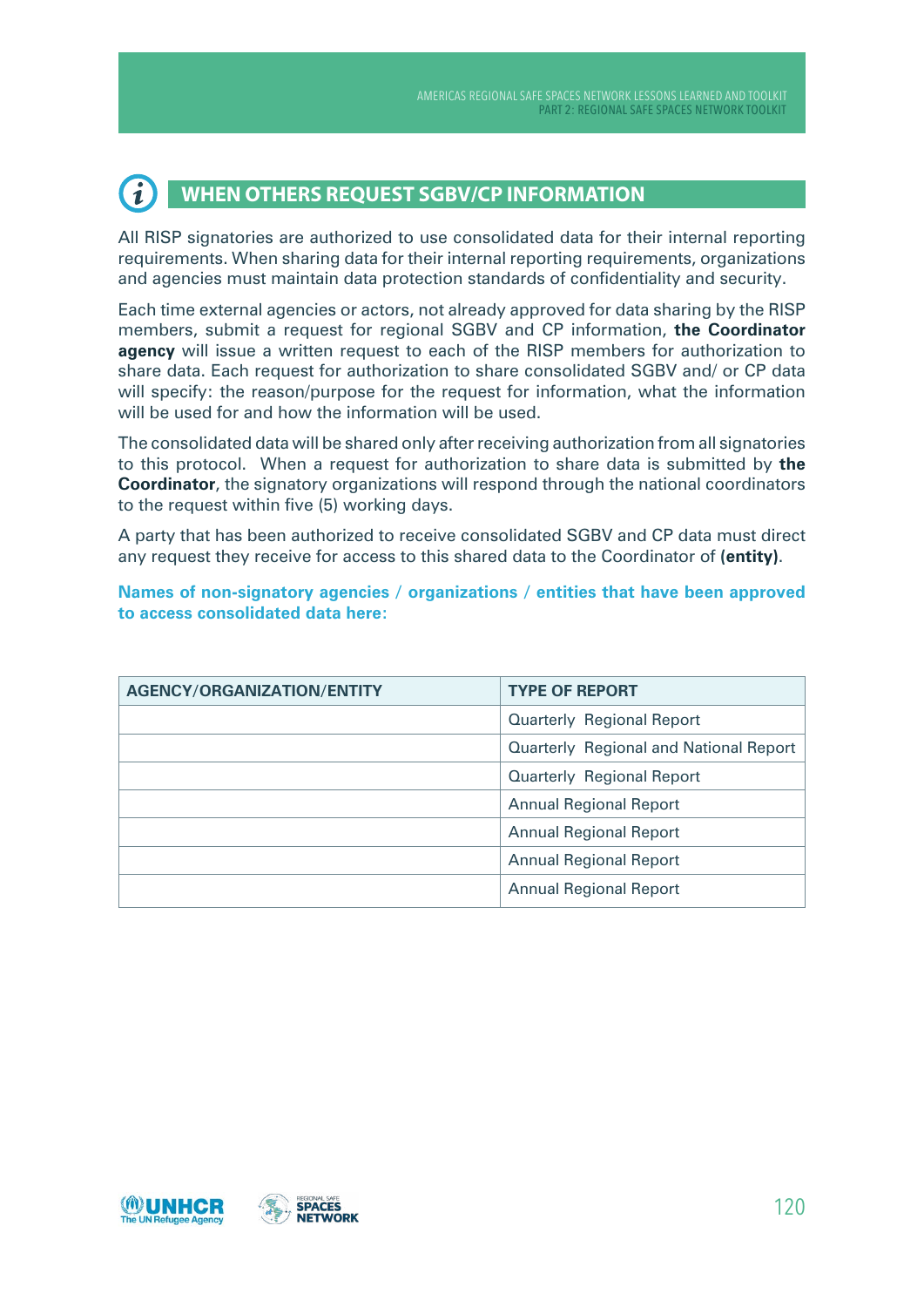By this information sharing protocol, the RISP members understand that they can refer any request for SGBV and CP consolidated information to the Coordinator of the **RISP** who can then share the data after receiving authorization from all RISP members in response to the written request.



Once agreed, this information sharing protocol will take effect on **[DATE]**, and will be on trial basis until **[DATE]**, upon which the data gathering organizations will review the effectiveness of, use of and adherence to the protocol.

Data gathering organizations reserve the right to stop sharing data for any reason at any time, and will inform **[NATIoNAL CoNSoLIDATIoN AGENCy]** in writing if/when they do so.



In cases of breach by any of those participating in this information sharing protocol, information sharing will cease until resolved, responsible parties will be held accountable and the information sharing protocol will be reviewed.

The data gathering organizations reserve the right to refuse sharing information about SGBV reported cases to any external actor.

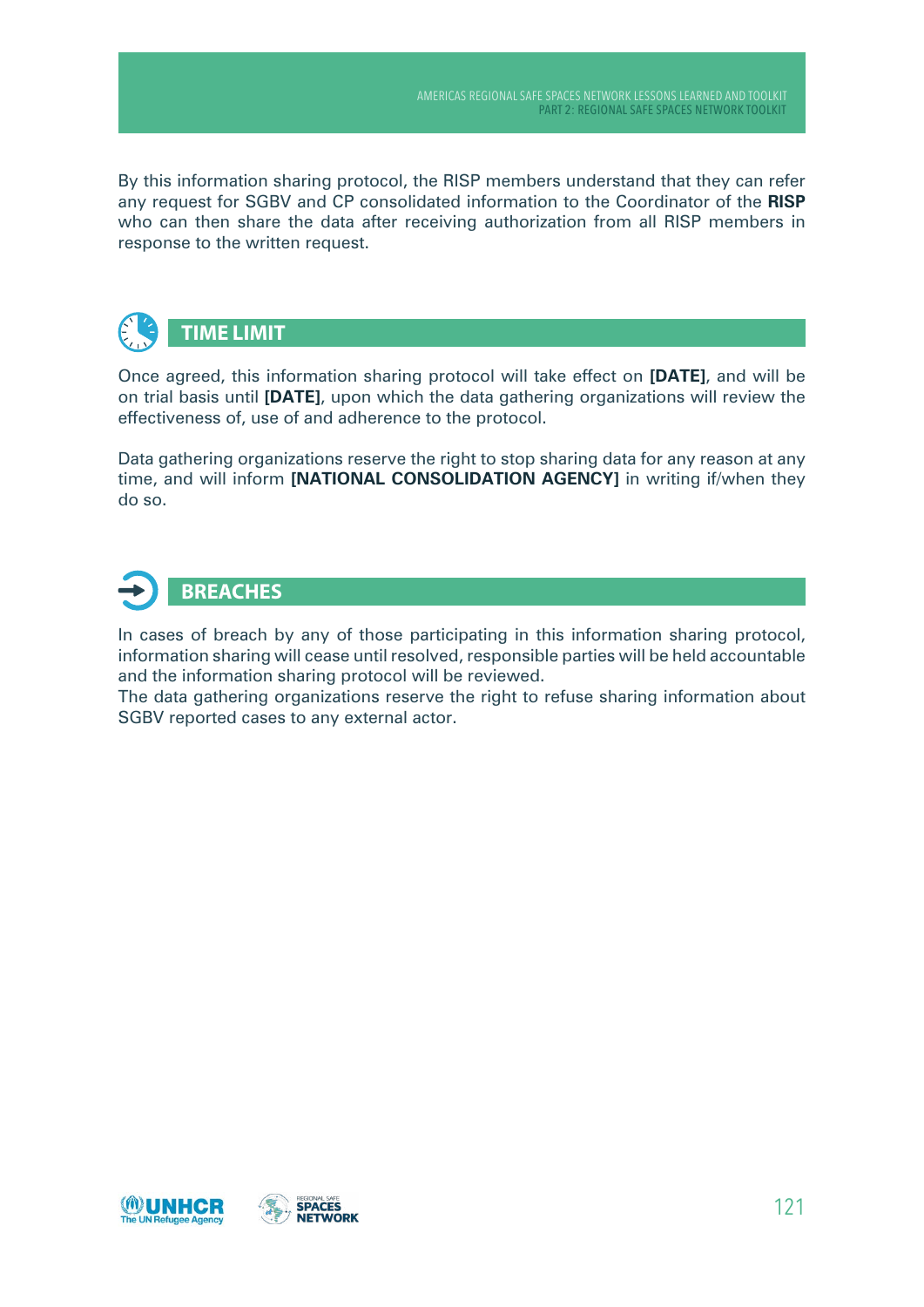# **ANNEX 1** Names of all approved agencies/organizations/entities for data sharing

### **Name of entity**

| <b>LOCATION</b> | <b>ORGANIZATION</b> | <b>FOCAL POINTS</b> |
|-----------------|---------------------|---------------------|
|                 |                     |                     |
|                 |                     |                     |
|                 |                     |                     |
|                 |                     |                     |
|                 |                     |                     |
|                 |                     |                     |
|                 |                     |                     |
|                 |                     |                     |
|                 |                     |                     |
|                 |                     |                     |
|                 |                     |                     |
|                 |                     |                     |
|                 |                     |                     |

#### **RISP members**

| <b>LOCATION</b> | <b>SERVICES PROVIDED TO</b><br><b>SGBV SURVIVORS</b> | <b>FOCAL POINTS</b> |
|-----------------|------------------------------------------------------|---------------------|
|                 |                                                      |                     |
|                 |                                                      |                     |
|                 |                                                      |                     |
|                 |                                                      |                     |
|                 |                                                      |                     |
|                 |                                                      |                     |
|                 |                                                      |                     |
|                 |                                                      |                     |
|                 |                                                      |                     |
|                 |                                                      |                     |
|                 |                                                      |                     |
|                 |                                                      |                     |
|                 |                                                      |                     |
|                 |                                                      |                     |
|                 |                                                      |                     |

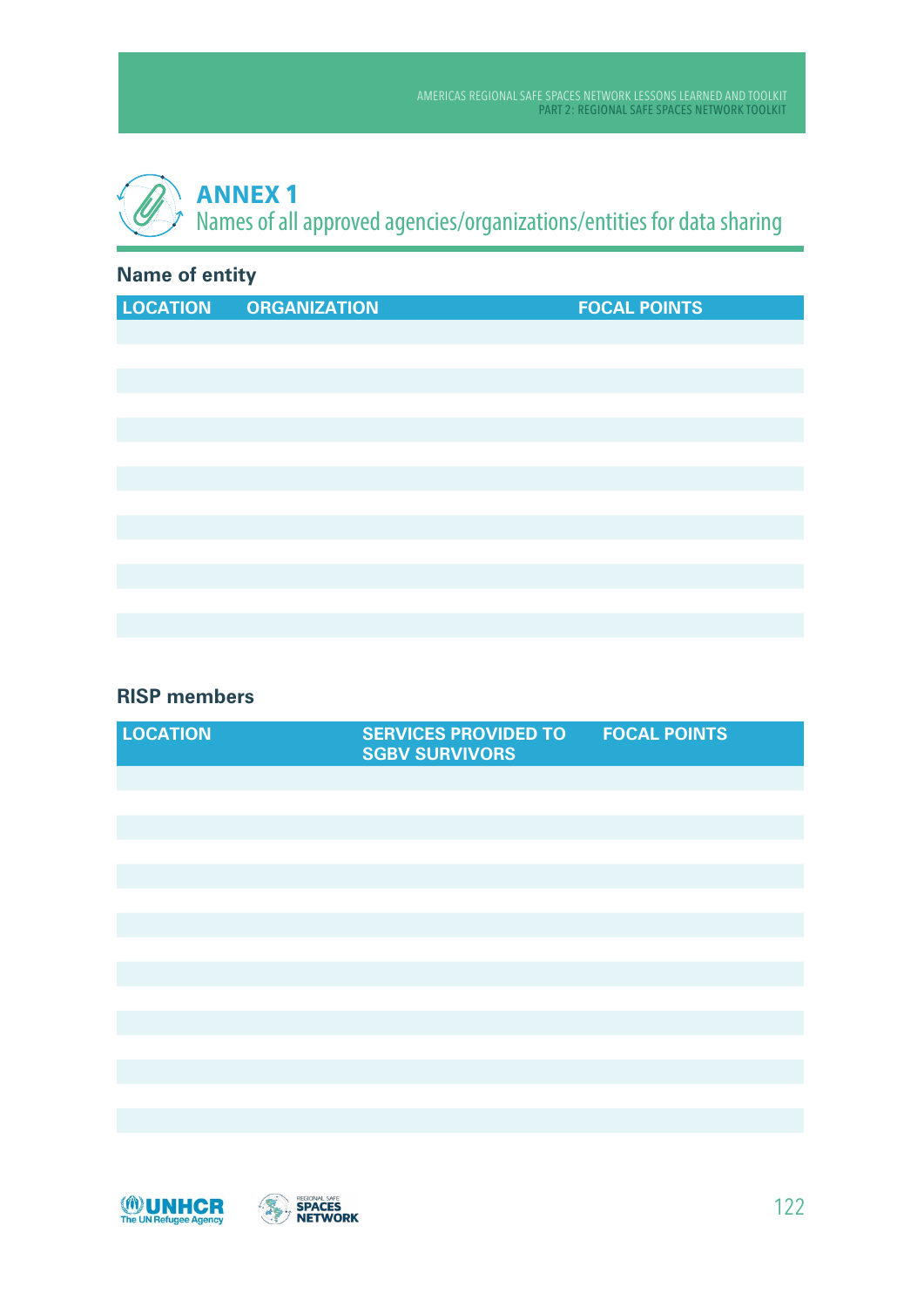## **ANNEX 2** Signatures of parties to the RISP

| Name |  |  |  |  |  |  |  |  |  |  |  |  |  |  |
|------|--|--|--|--|--|--|--|--|--|--|--|--|--|--|
|      |  |  |  |  |  |  |  |  |  |  |  |  |  |  |
|      |  |  |  |  |  |  |  |  |  |  |  |  |  |  |
|      |  |  |  |  |  |  |  |  |  |  |  |  |  |  |
| Date |  |  |  |  |  |  |  |  |  |  |  |  |  |  |

| <b>Name</b> |  |  |  |  |  |  |  |  |  |  |  |  |
|-------------|--|--|--|--|--|--|--|--|--|--|--|--|
|             |  |  |  |  |  |  |  |  |  |  |  |  |
|             |  |  |  |  |  |  |  |  |  |  |  |  |
|             |  |  |  |  |  |  |  |  |  |  |  |  |
| Date        |  |  |  |  |  |  |  |  |  |  |  |  |

| <b>Name</b> |  |  |  |  |  |  |  |  |  |  |  |  |  |  |  |  |
|-------------|--|--|--|--|--|--|--|--|--|--|--|--|--|--|--|--|
|             |  |  |  |  |  |  |  |  |  |  |  |  |  |  |  |  |
|             |  |  |  |  |  |  |  |  |  |  |  |  |  |  |  |  |
|             |  |  |  |  |  |  |  |  |  |  |  |  |  |  |  |  |
| Date        |  |  |  |  |  |  |  |  |  |  |  |  |  |  |  |  |

| Name   |  |  |  |  |  |  |  |  |  |  |  |
|--------|--|--|--|--|--|--|--|--|--|--|--|
|        |  |  |  |  |  |  |  |  |  |  |  |
| Agency |  |  |  |  |  |  |  |  |  |  |  |
|        |  |  |  |  |  |  |  |  |  |  |  |
| Date   |  |  |  |  |  |  |  |  |  |  |  |

| <b>Name</b> |  |  |  |  |  |  |  |  |  |  |  |  |  |  |
|-------------|--|--|--|--|--|--|--|--|--|--|--|--|--|--|
|             |  |  |  |  |  |  |  |  |  |  |  |  |  |  |
| Agency      |  |  |  |  |  |  |  |  |  |  |  |  |  |  |
|             |  |  |  |  |  |  |  |  |  |  |  |  |  |  |
| Date        |  |  |  |  |  |  |  |  |  |  |  |  |  |  |

| <b>Name</b> |  |  |  |  |  |  |  |  |  |  |  |  |  |  |
|-------------|--|--|--|--|--|--|--|--|--|--|--|--|--|--|
|             |  |  |  |  |  |  |  |  |  |  |  |  |  |  |
| Agency      |  |  |  |  |  |  |  |  |  |  |  |  |  |  |
|             |  |  |  |  |  |  |  |  |  |  |  |  |  |  |
| Date        |  |  |  |  |  |  |  |  |  |  |  |  |  |  |

| <b>Name</b> |  |  |  |  |  |  |  |  |  |
|-------------|--|--|--|--|--|--|--|--|--|
|             |  |  |  |  |  |  |  |  |  |
| Agency      |  |  |  |  |  |  |  |  |  |
|             |  |  |  |  |  |  |  |  |  |
| Date        |  |  |  |  |  |  |  |  |  |

| Name   |  |  |  |  |  |  |  |  |  |  |  |  |  |  |  |
|--------|--|--|--|--|--|--|--|--|--|--|--|--|--|--|--|
|        |  |  |  |  |  |  |  |  |  |  |  |  |  |  |  |
| Agency |  |  |  |  |  |  |  |  |  |  |  |  |  |  |  |
|        |  |  |  |  |  |  |  |  |  |  |  |  |  |  |  |
| Date   |  |  |  |  |  |  |  |  |  |  |  |  |  |  |  |

| Name   |  |  |  |  |  |  |  |  |  |  |  |  |
|--------|--|--|--|--|--|--|--|--|--|--|--|--|
|        |  |  |  |  |  |  |  |  |  |  |  |  |
| Agency |  |  |  |  |  |  |  |  |  |  |  |  |
|        |  |  |  |  |  |  |  |  |  |  |  |  |
| Date   |  |  |  |  |  |  |  |  |  |  |  |  |



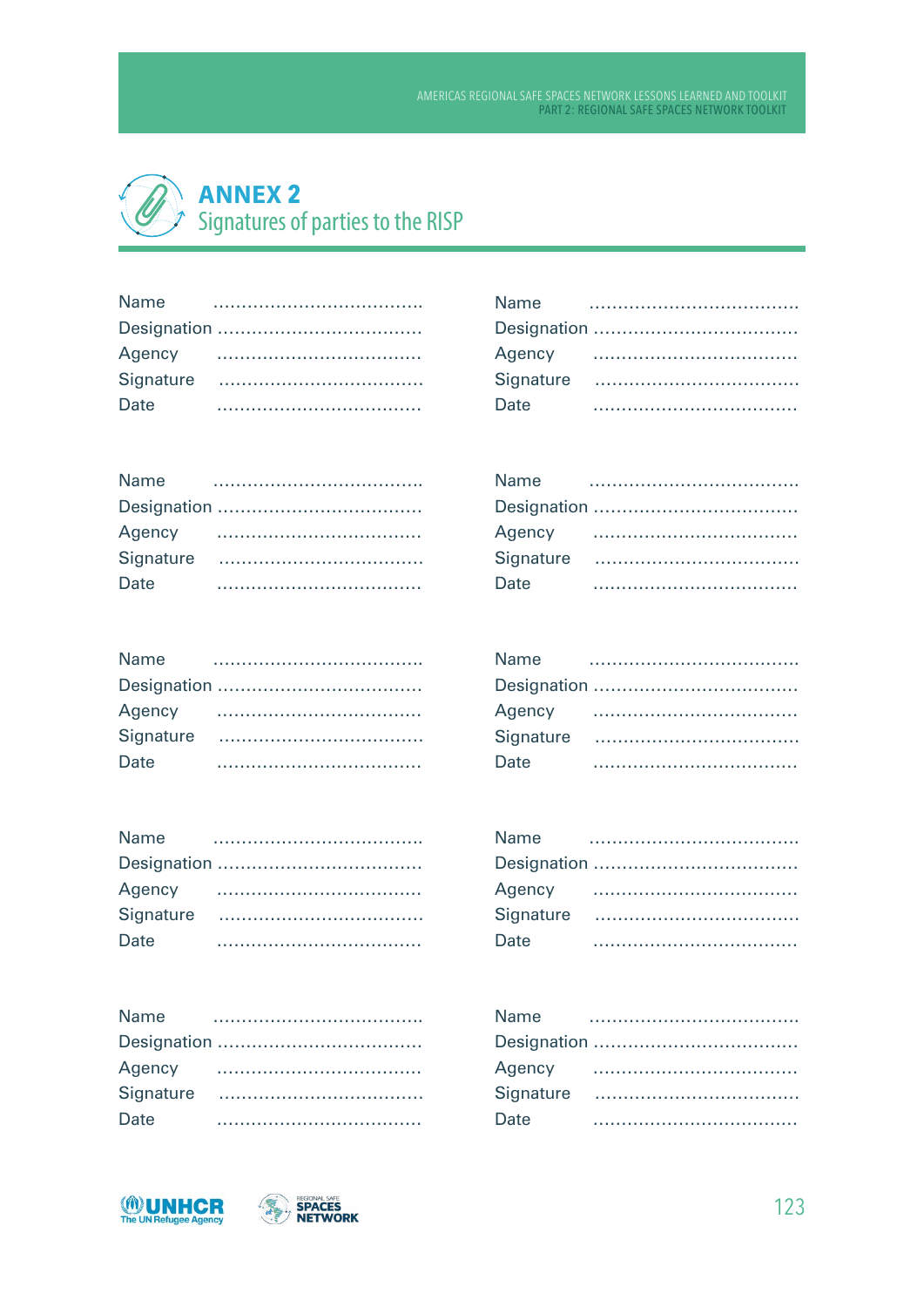| <b>Name</b> |  |  |  |  |  |  |  |  |  |  |  |  |  |  |
|-------------|--|--|--|--|--|--|--|--|--|--|--|--|--|--|
|             |  |  |  |  |  |  |  |  |  |  |  |  |  |  |
| Agency      |  |  |  |  |  |  |  |  |  |  |  |  |  |  |
| Signature   |  |  |  |  |  |  |  |  |  |  |  |  |  |  |
| Date        |  |  |  |  |  |  |  |  |  |  |  |  |  |  |
|             |  |  |  |  |  |  |  |  |  |  |  |  |  |  |

| Name   |  |  |  |  |  |  |  |
|--------|--|--|--|--|--|--|--|
|        |  |  |  |  |  |  |  |
| Agency |  |  |  |  |  |  |  |
|        |  |  |  |  |  |  |  |
| Date   |  |  |  |  |  |  |  |

| <b>Name</b> |  |  |  |  |  |  |  |  |  |  |  |  |
|-------------|--|--|--|--|--|--|--|--|--|--|--|--|
|             |  |  |  |  |  |  |  |  |  |  |  |  |
| Agency      |  |  |  |  |  |  |  |  |  |  |  |  |
|             |  |  |  |  |  |  |  |  |  |  |  |  |
| Date        |  |  |  |  |  |  |  |  |  |  |  |  |

| Name   |  |  |  |  |  |  |  |  |  |  |
|--------|--|--|--|--|--|--|--|--|--|--|
|        |  |  |  |  |  |  |  |  |  |  |
| Agency |  |  |  |  |  |  |  |  |  |  |
|        |  |  |  |  |  |  |  |  |  |  |
| Date   |  |  |  |  |  |  |  |  |  |  |

| Date |  |
|------|--|
|      |  |

| <b>Name</b><br>$\mathcal{L} = \{ \mathbf{L} \mathbf{L} \mathbf{L} \mathbf{L} \mathbf{L} \mathbf{L} \mathbf{L} \mathbf{L} \mathbf{L} \mathbf{L} \mathbf{L} \mathbf{L} \mathbf{L} \mathbf{L} \mathbf{L} \mathbf{L} \mathbf{L} \mathbf{L} \mathbf{L} \mathbf{L} \mathbf{L} \mathbf{L} \mathbf{L} \mathbf{L} \mathbf{L} \mathbf{L} \mathbf{L} \mathbf{L} \mathbf{L} \mathbf{L} \mathbf{L} \mathbf{L} \mathbf{L} \mathbf{L} \mathbf{L} \$ |  |  |  |  |  |  |  |  |  |  |  |  |  |  |
|--------------------------------------------------------------------------------------------------------------------------------------------------------------------------------------------------------------------------------------------------------------------------------------------------------------------------------------------------------------------------------------------------------------------------------------|--|--|--|--|--|--|--|--|--|--|--|--|--|--|
|                                                                                                                                                                                                                                                                                                                                                                                                                                      |  |  |  |  |  |  |  |  |  |  |  |  |  |  |
|                                                                                                                                                                                                                                                                                                                                                                                                                                      |  |  |  |  |  |  |  |  |  |  |  |  |  |  |
|                                                                                                                                                                                                                                                                                                                                                                                                                                      |  |  |  |  |  |  |  |  |  |  |  |  |  |  |
| Date                                                                                                                                                                                                                                                                                                                                                                                                                                 |  |  |  |  |  |  |  |  |  |  |  |  |  |  |

| Name |  |  |  |  |  |  |  |  |  |  |
|------|--|--|--|--|--|--|--|--|--|--|
|      |  |  |  |  |  |  |  |  |  |  |
|      |  |  |  |  |  |  |  |  |  |  |
|      |  |  |  |  |  |  |  |  |  |  |
| Date |  |  |  |  |  |  |  |  |  |  |

| Date |  |  |
|------|--|--|

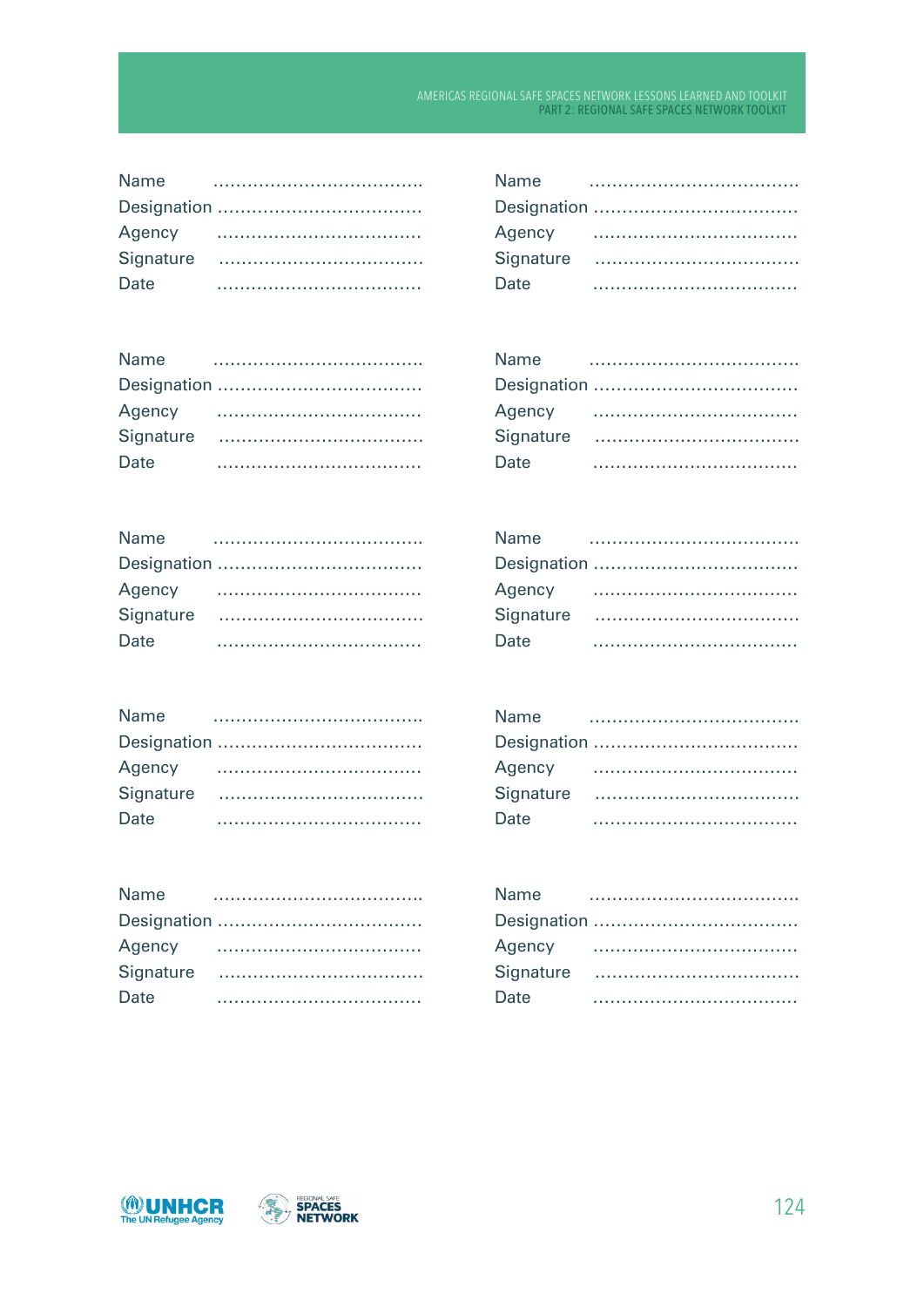# **ANNEX 3** REPORTING TEMPLATE (also available in Excel)

*The following tables are sample of tables to be shared by RISP members.*

|                                                          | 1. Number of Incidents by Type of SGBV, Age and Sex |  |           |  |           |  |           |              |
|----------------------------------------------------------|-----------------------------------------------------|--|-----------|--|-----------|--|-----------|--------------|
|                                                          | Age 0-11                                            |  | Age 12-17 |  | Age 18-64 |  | Age $65+$ |              |
| <b>TYPE OF SGBV</b>                                      | M                                                   |  | M         |  | M         |  | M         | <b>TOTAL</b> |
| Rape                                                     |                                                     |  |           |  |           |  |           |              |
| Sexual assault                                           |                                                     |  |           |  |           |  |           |              |
| <b>Physical assault</b>                                  |                                                     |  |           |  |           |  |           |              |
| <b>Forced marriage</b>                                   |                                                     |  |           |  |           |  |           |              |
| Denial of resources,<br>opportunities and/or<br>services |                                                     |  |           |  |           |  |           |              |
| Psychological/<br>emotional abuse                        |                                                     |  |           |  |           |  |           |              |
| <b>TOTAL</b>                                             |                                                     |  |           |  |           |  |           |              |

|                                                          |   |          | <b>SOGI by type of SGBV, Age and Sex</b> |           |  |           |  |           | 2. Number of Incidents by Violence against persons of diverse |
|----------------------------------------------------------|---|----------|------------------------------------------|-----------|--|-----------|--|-----------|---------------------------------------------------------------|
|                                                          |   | Age 0-11 |                                          | Age 12-17 |  | Age 18-64 |  | Age $65+$ |                                                               |
| <b>TYPE OF SGBV</b>                                      | F | M        | F                                        | M         |  | M         |  | M         | <b>TOTAL</b>                                                  |
| Rape                                                     |   |          |                                          |           |  |           |  |           |                                                               |
| Sexual assault                                           |   |          |                                          |           |  |           |  |           |                                                               |
| <b>Physical assault</b>                                  |   |          |                                          |           |  |           |  |           |                                                               |
| <b>Forced marriage</b>                                   |   |          |                                          |           |  |           |  |           |                                                               |
| Denial of resources,<br>opportunities and/or<br>services |   |          |                                          |           |  |           |  |           |                                                               |
| Psychological/<br>emotional abuse                        |   |          |                                          |           |  |           |  |           |                                                               |
| TOTAL                                                    |   |          |                                          |           |  |           |  |           |                                                               |

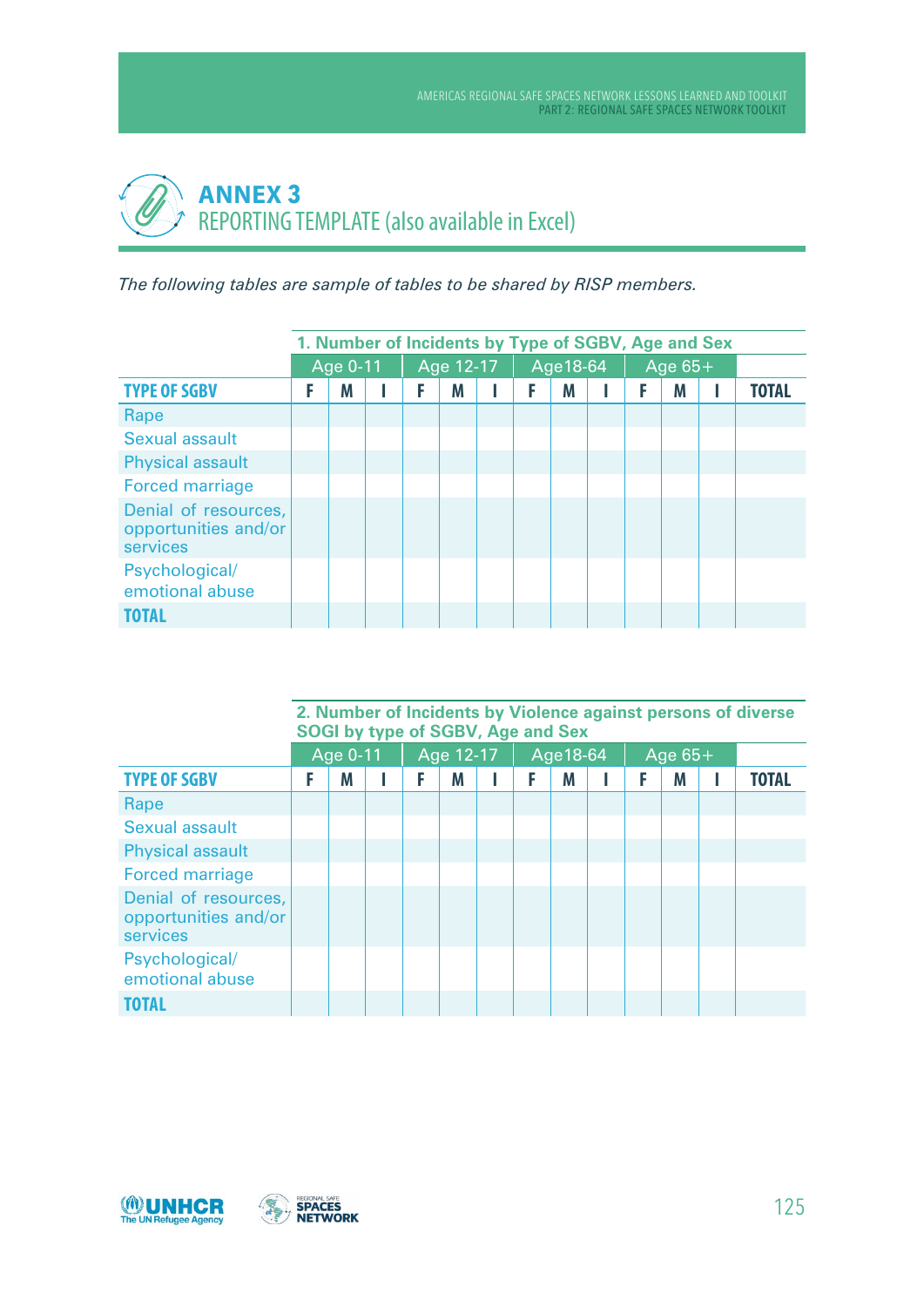|                                                          |   | of Origin and Sex |  |           |  |           |  |              | 3. Number of Incidents by Violence by type of SGBV, Country |
|----------------------------------------------------------|---|-------------------|--|-----------|--|-----------|--|--------------|-------------------------------------------------------------|
|                                                          |   | Country 1         |  | Country 2 |  | Country 3 |  | <b>Other</b> |                                                             |
| <b>TYPE OF SGBV</b>                                      | F | Μ                 |  | M         |  | M         |  | M            | <b>TOTAL</b>                                                |
| Rape                                                     |   |                   |  |           |  |           |  |              |                                                             |
| Sexual assault                                           |   |                   |  |           |  |           |  |              |                                                             |
| <b>Physical assault</b>                                  |   |                   |  |           |  |           |  |              |                                                             |
| <b>Forced marriage</b>                                   |   |                   |  |           |  |           |  |              |                                                             |
| Denial of resources,<br>opportunities and/or<br>services |   |                   |  |           |  |           |  |              |                                                             |
| Psychological/<br>emotional abuse                        |   |                   |  |           |  |           |  |              |                                                             |
| TOTAL                                                    |   |                   |  |           |  |           |  |              |                                                             |

### **NUMBER OF INCIDENTS BY TYPE OF SGBV**



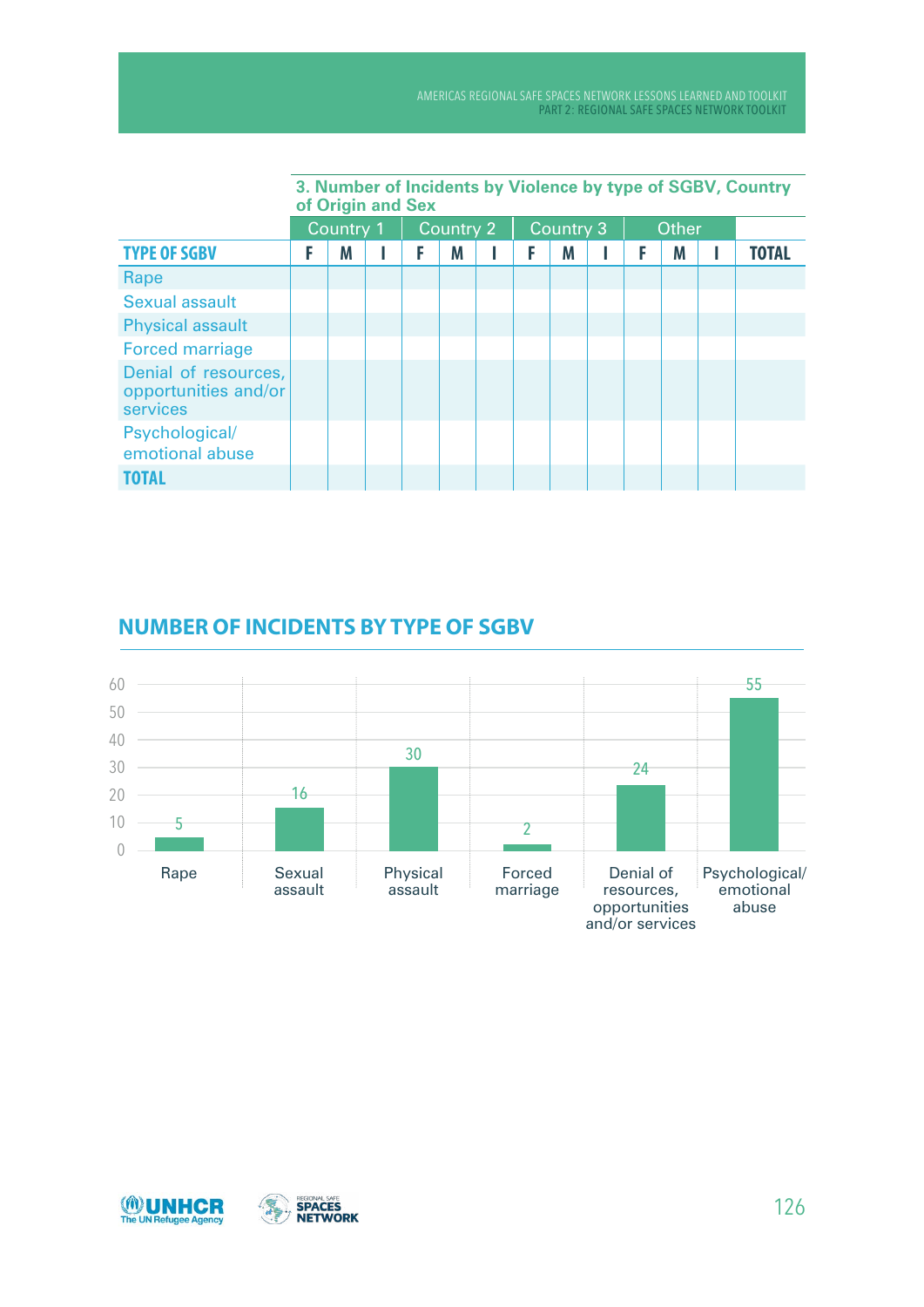

### **NUMBER OF INCIDENTS BY TYPE OF SGBV AND SEX**

### **NUMBER OF INCIDENTS BY TYPE OF SGBV AND AGE**